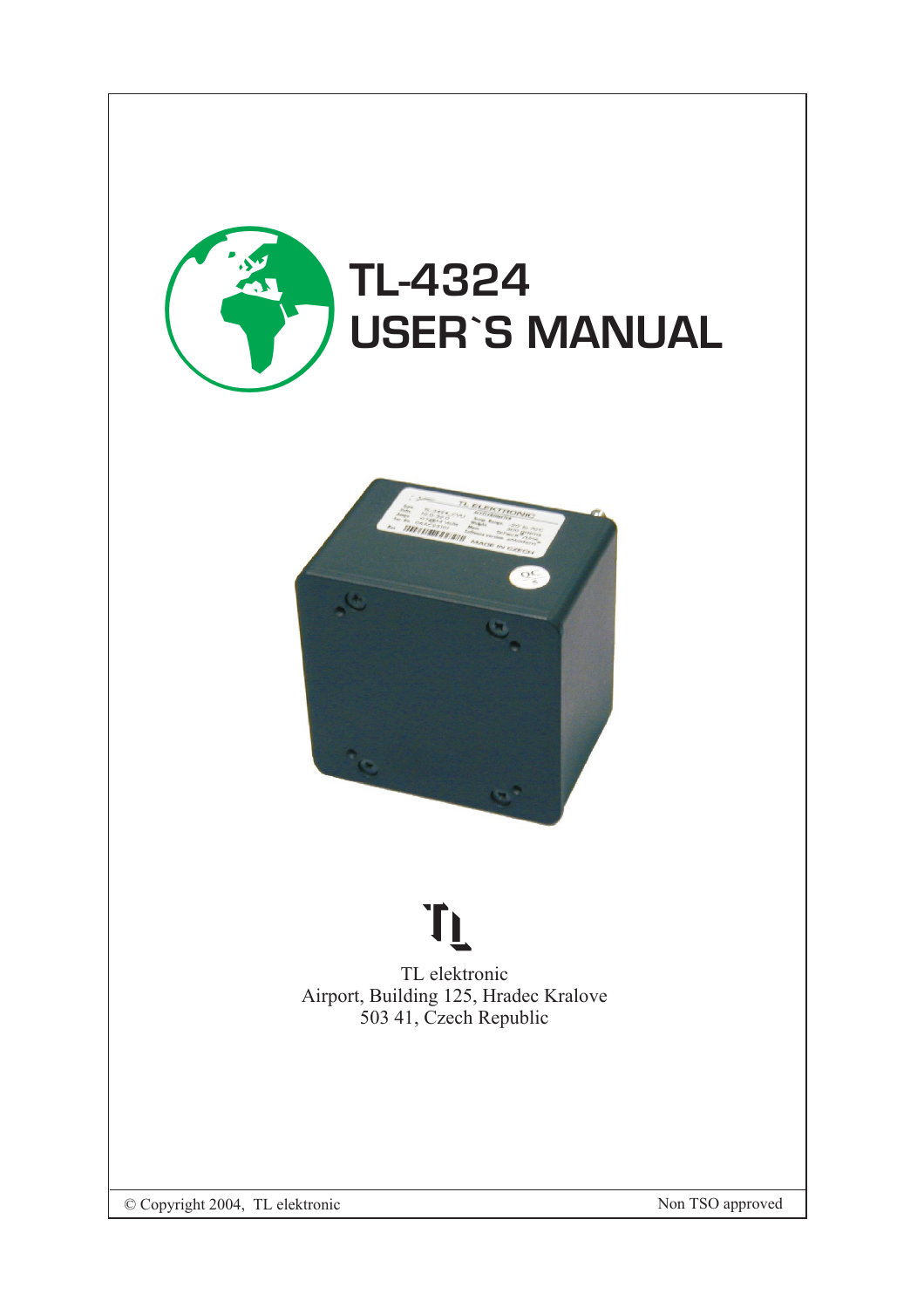#### © Copyright 2004-2006 TL elektronic All Rights Reserved

Except as expressly provided below, no part of this manual may be downloaded, transmitted, copied, reproduced, disseminated or stored in any storage medium, for any purpose without the express prior written consent of the TL elektronic company. Address your questions about the technical information to TL elektronic. Other information about sale, distribution should be directed to our exclusive distributors (see World Distributor list on our website).

> Producer's address: TL elektronic Inc. Airport, Building 125, 503 41 Hradec Kralove, Czech Republic Fax: +420 49 548 23 94 E-mail: info@tl-elektronic.com Website Address: www.tl-elektronic.com

### Please, send your e-mail address to customer@tl-elektronic.com to receive the latest information about software upgrade.

Send your ideas to innovation@tl-elektronic.com. We will evaluate your suggestion and provide an update.

| <b>Revision</b> | <b>Revision</b><br>date | <b>Description</b>     | ECO# | <b>Insertion</b><br>date | <b>By</b> |
|-----------------|-------------------------|------------------------|------|--------------------------|-----------|
| А               | 1/7/04                  | <b>Initial Release</b> |      |                          |           |
|                 |                         |                        |      |                          |           |
|                 |                         |                        |      |                          |           |
|                 |                         |                        |      |                          |           |

#### Record of revision

Windows is registered trademark of Microsoft Corporation.

All trademarks and registered trademarks are acknowledged.

SchecK® is registered trademark of TL elektronic.

iFamilyÆ is registered trademark of TL elektronic.

sModern® is registered trademark of TL elektronic.

All information in this User's manual is subject to change without prior notice.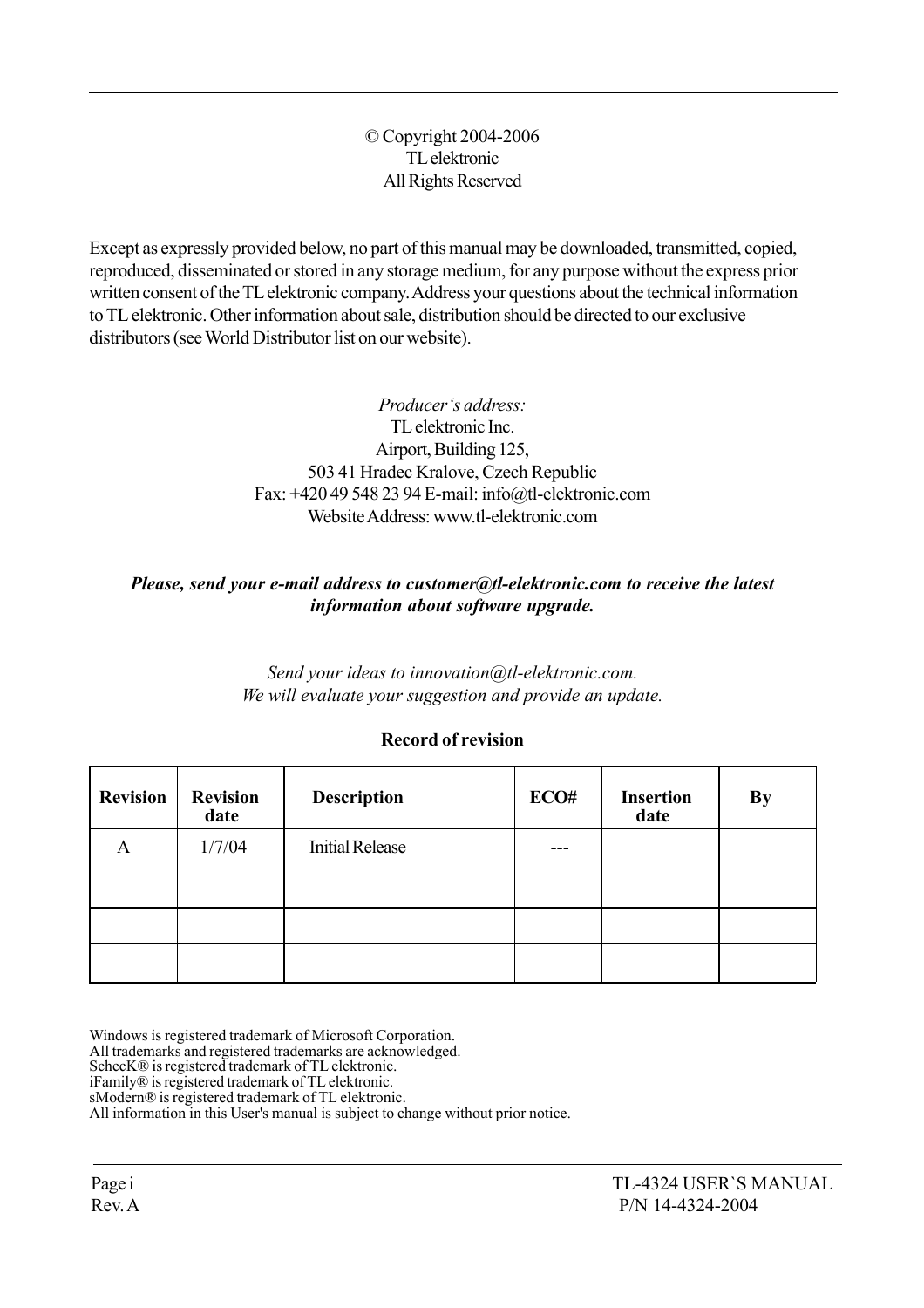# TABLE OF CONTENTS

| 1. GENERAL DESCRIPTION     |         |
|----------------------------|---------|
|                            | $1 - 1$ |
|                            |         |
|                            |         |
|                            |         |
|                            |         |
|                            |         |
| 2. INSTALLATION            |         |
|                            |         |
|                            |         |
|                            |         |
| 3. SYSTEM INTERCONNECT     |         |
|                            |         |
|                            |         |
|                            |         |
| 4. DESCRIPTION             |         |
|                            |         |
|                            |         |
| 5. INSTRUMENT SETUP        |         |
|                            |         |
|                            |         |
|                            |         |
|                            |         |
|                            |         |
|                            |         |
|                            |         |
|                            |         |
|                            |         |
|                            |         |
|                            |         |
| <b>6. OPERATION MANUAL</b> |         |
|                            |         |
|                            |         |
|                            |         |
| 7. SchecK® DESCRIPTION     |         |
|                            |         |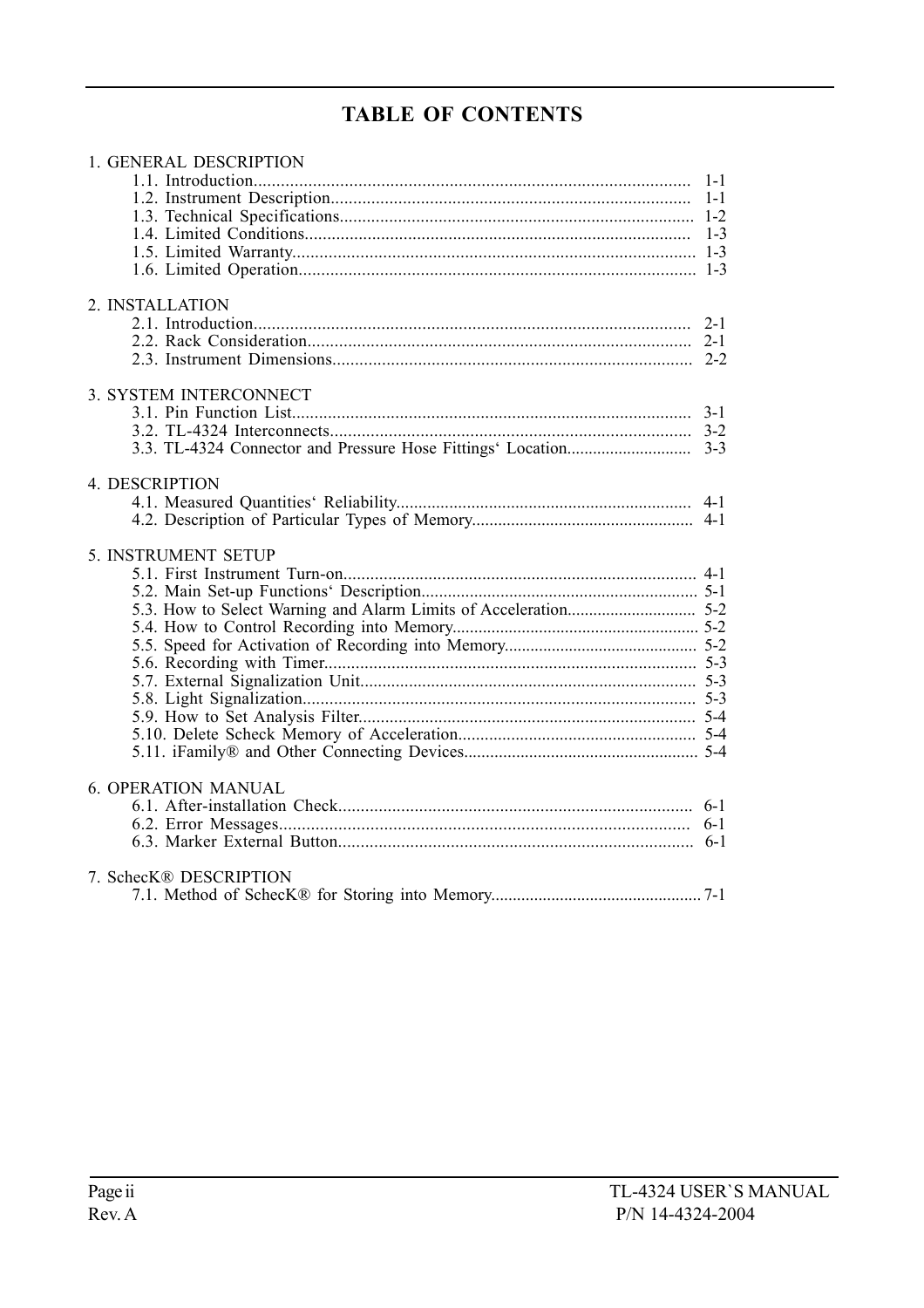## 1. GENERAL DESCRIPTION

## 1.1. INTRODUCTION

This manual describes the physical, mechanical and electrical features and functions of the TL-4324 Accelerometer.

## 1.2. INSTRUMENT DESCRIPTION

The TL-4324 is complete weight acceleration management. The instrument incorporates a high-precision sensor for measuring acceleration in the vertical axis and also incorporates a sensor for measuring the indicated airspeed, which enables the activation of memory recording.

The TL-4324 enables to utilize an undercarriage sensor that can also activate memory recording. The Control and Marker Button serves for storing marks in the memory records. Pressing the button enters marks into the memory records and enables the user the manual control of the memory records.

The TL-4324 incorporates a 20,000 line long-term memory and SchecKÆ memory (see page 7-1) for storing the measured values at 0.1 to 60 second sample rate.

The TL-4324 incorporates a matrix of the successive extremes, which presents the aircraft's long-term operation and is used for the aircraft operational load analysis based on your order:

- Version SPC is one-parameter matrix
- Version SPD is two-parameter matrix with center value of amplitude
- Version SPP is two matrixes with two-parameter storing of increase and decrease amplitude
- Version SPT is one matrix with two-parameter storing of increase and decrease amplitude

The TL-4324 checks all measured values at two levels - for a warning and an alarm limit signalization. When the alarm warning has been activated, the instrument will display a Service message after the next turn-on of the instrument to inform the user on the exceeded acceleration.

The User button can be programmed in the main set-up for the quick display of any measured value or for the quick switch to another function. It is possible to download the measured values from the instrument via the serial cable RS-232c into your PC.

## 1.3. TECHNICAL SPECIFICATIONS

The producer guarantees all stated technical parameters only when the instrument is installed by an authorized service or an aircraft manufacturer.

| <b>Width</b>           | 71mm(2.795 inches)                                            |
|------------------------|---------------------------------------------------------------|
| Height                 | $67$ mm $(2.637$ inches)                                      |
| Depth                  | $\sqrt{92}$ mm (3.622 inches) including connectors with cover |
| TL-4324 Weight         | $0.30 \text{ kg} (0.66 \text{ lbs})$                          |
| <b>TL-4324 Harness</b> | $0.05 \text{ kg} (0.11 \text{ lbs})$                          |

## 1.3.1 Physical Characteristics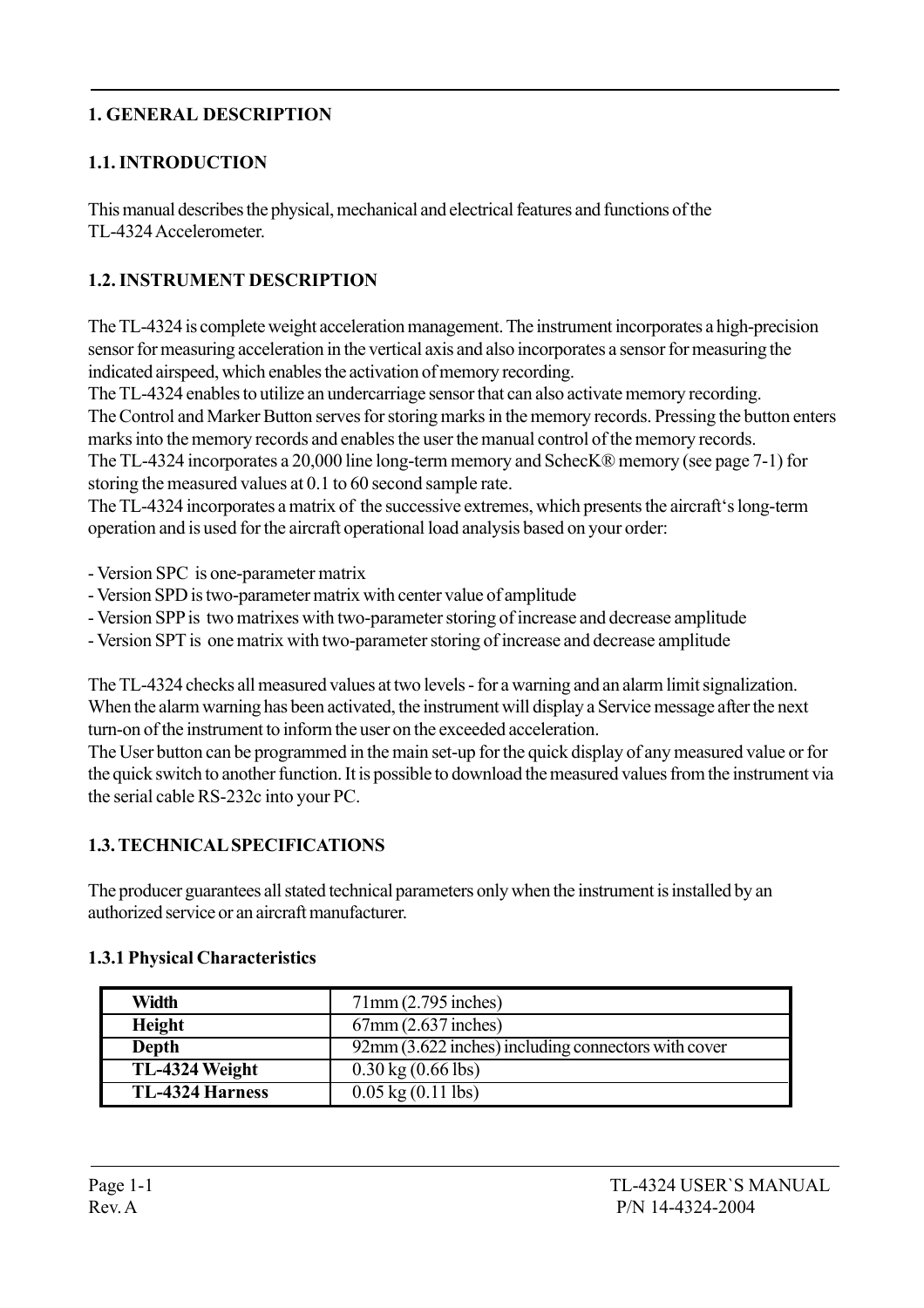#### 1.3.2 General Specifications

| <b>Operating Temperature Range</b> | $-20^{\circ}$ C to $+70^{\circ}$ C              |
|------------------------------------|-------------------------------------------------|
| <b>Humidity</b>                    | 95% non-condensing                              |
| <b>Altitude Range</b>              | 4600 meters max.                                |
| <b>Power Range</b>                 | 10.0 to 32.0 Volts                              |
| <b>Max.</b> Signalization          | 30 Volts, 1 Ampere                              |
| <b>Power Consumption</b>           | 0.15 Ampere $\omega$ 14 VDC without gear sensor |
| Vibration                          | 5 to 500 Hz                                     |
|                                    |                                                 |

#### 1.3.3 Long-term Memory and Communication

| <b>Storing Rate</b>             | 0.1 to 60 seconds user selectable                   |
|---------------------------------|-----------------------------------------------------|
| <b>Memory Capacity</b>          | <b>Scheck®</b> method                               |
| <b>Stored Values</b>            | <b>Acceleration, (Air speed - version SAS only)</b> |
| <b>Data Saved Endurance</b>     | 10 years                                            |
| <b>Rolling Memory life-time</b> | 50 000 hours $\omega$ 0.1 second storing rate       |
| <b>Matrix memory Life-time</b>  | 1 million hours $\omega$ 0.1 second storing rate    |
| <b>Communication</b>            | $RS-232c$                                           |
| <b>Communication Speed</b>      | 38400 bps                                           |

## 1.3.4 Landing Gear Switch

| <b>Input Parameter</b> | Positive pulse 8 to 32 Volts                                                                     |
|------------------------|--------------------------------------------------------------------------------------------------|
| <b>Type of Switch</b>  | <b>Inductive sensor of PNP type</b><br>or standard gear switch connected<br>between pins 9 and 5 |

#### 1.3.5 Instrument Measured Range / Resolution

| Acceleration       | $+15.0g$ to $-15.0g / 0.1g$                                 |
|--------------------|-------------------------------------------------------------|
| Air speed          | 20 to 350 km/h / 5 km (10.8 knots to 189 knots / 2.7 knots) |
| (only SAS version) | Absolute maximum speed 500 km/h (270 knots)                 |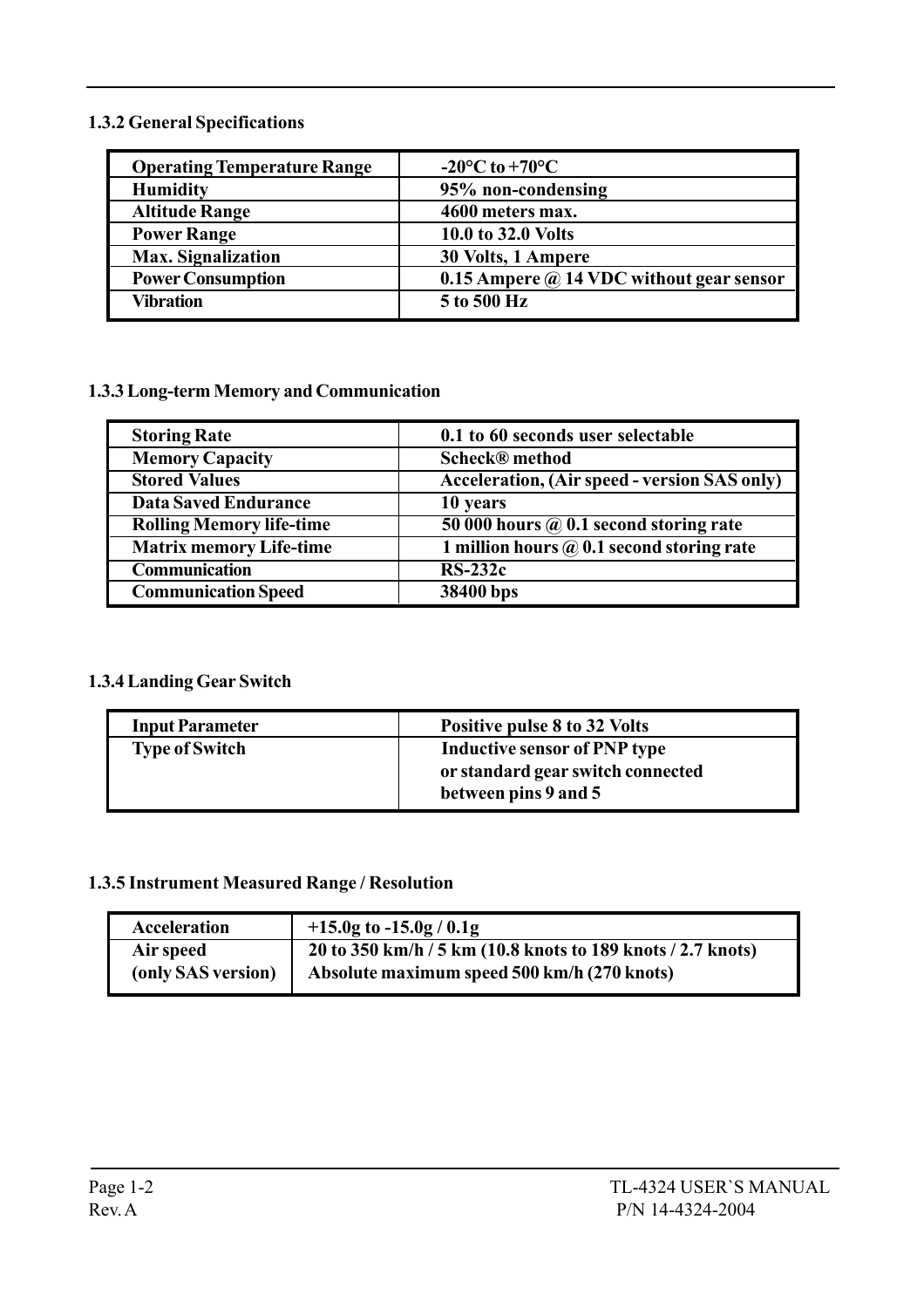### 1.4. LIMITED CONDITIONS

### 1.5. LIMITED WARRANTY

The TL elektronic company warrants this product to be free from defects in materials and manufacture for three years from the date of purchase. TL elektronic will, at its sole option, repair or replace any components that fail in normal use. Such repairs or replacement will be made at no charge to the customer for parts or labour. The customer is, however, responsible for any transportation costs. This warranty does not cover failures due to abuse, misuse, accident or unauthorized alteration or repairs.

THE WARRANTIES AND REMEDIES CONTAINED HEREIN ARE EXCLUSIVE AND IN LIEU OF ALL OTHER WARRANTIES EXPRESS OR IMPLIED OR STATUTORY, INCLUDING ANY LIABILITY ARISING UNDER ANY WARRANTY OF ENCHANT ABILITY OR FITNESS FOR A PARTICULAR PURPOSE, STATUTORY OR OTHERWISE. THIS WARRANTY GIVES YOU SPECIFIC LEGAL RIGHTS, WHICH MAY VARY FROM STATE TO **STATE** 

IN NO EVENT SHALL TL ELEKTRONIC BE LIABLE FOR ANY INCIDENTAL, SPECIAL, INDIRECT OR CONSEQUENTIAL DAMAGES, WHETHER RESULTING FROM THE USE, MISUSE, OR INABILITY TO USE THIS PRODUCT OR FROM DEFECTS IN THE PRODUCT. SOME STATES DO NOT ALLOW THE EXCLUSION OF INCIDENTAL OR CONSEQUENTIAL DAMAGES, SO THE ABOVE LIMITATIONS MAY NOT APPLY TO YOU.

To obtain warranty service, call the TL elektronic Customer Service (+420 49 548 23 92) for a returned merchandise tracking number. The unit should be securely packaged with the tracking number clearly marked on the outside of the package and sent freight prepaid and insured to a TL elektronic warranty service station. A copy of the original sales receipt is required as the proof of purchase for warranty repairs. TL elektronic retains the exclusive right to repair or replace the unit or software or offer a full refund of the purchase price at its sole discretion.

SUCH REMEDY SHALL BE YOUR SOLE AND EXCLUSIVE REMEDY FOR ANY BREACH OF WARRANTY.

## 1.6. LIMITED OPERATION

This product is not TSO approved as a flight instrument, therefore, the manufacturer will not be held responsible for any damage caused by its use. All maximum or minimum acceleration limits set either by the manufacturer or by the user cannot be used for flight operations on or beyond the boarder of the aircraft operational acceleration.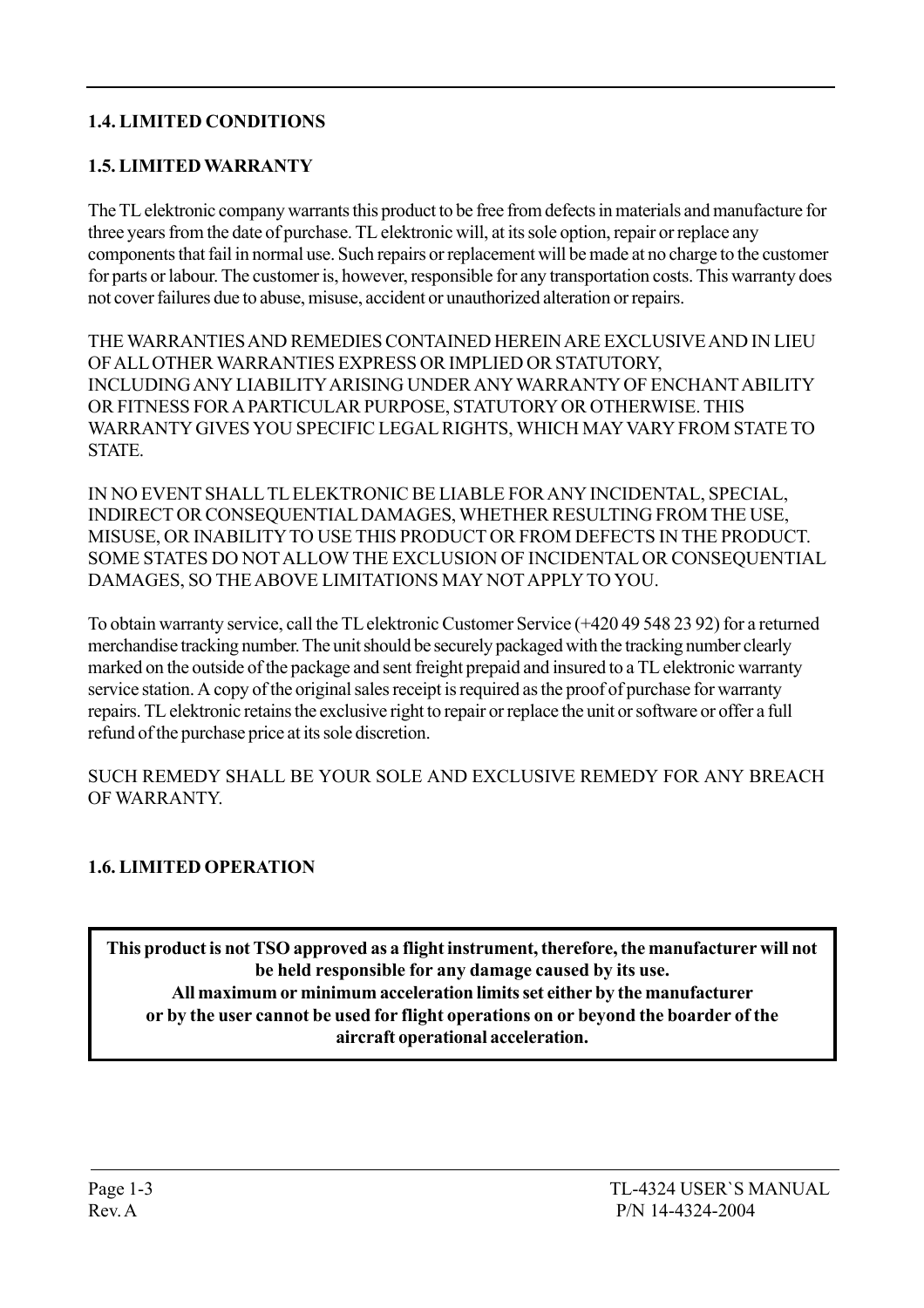## 2. INSTALLATION

## 2.1 INTRODUCTION

Careful planning and consideration of the suggestions in this section are required to achieve the desired performance and reliability from the TL-4324.

## 2.2 INSTALLATION IN AIRCRAFT

It is possible to install the Fatiguemeter in a centroplan in the aircraft supposing the operation specifications are followed. A location away from heating vents or other sources of heat generation is optimal.

**A** Connect the cables into the connector and use the connector cover. Secure the incoming leads to prevent their effect on the connector in the vertical direction.

Connect the static and dynamic pressure hoses into the fitting. Secure the incoming leads to prevent their effect on the hoses in the vertical and horizontal direction.

**A** The instrument must be installed parallel with the aircraft axis and in a place with no vibration.



 $\triangle$  Check after the installation that the instrument shows the reading  $|+1.0$ g in the downloaded rolling memory when the aircraft is standing on the straight tract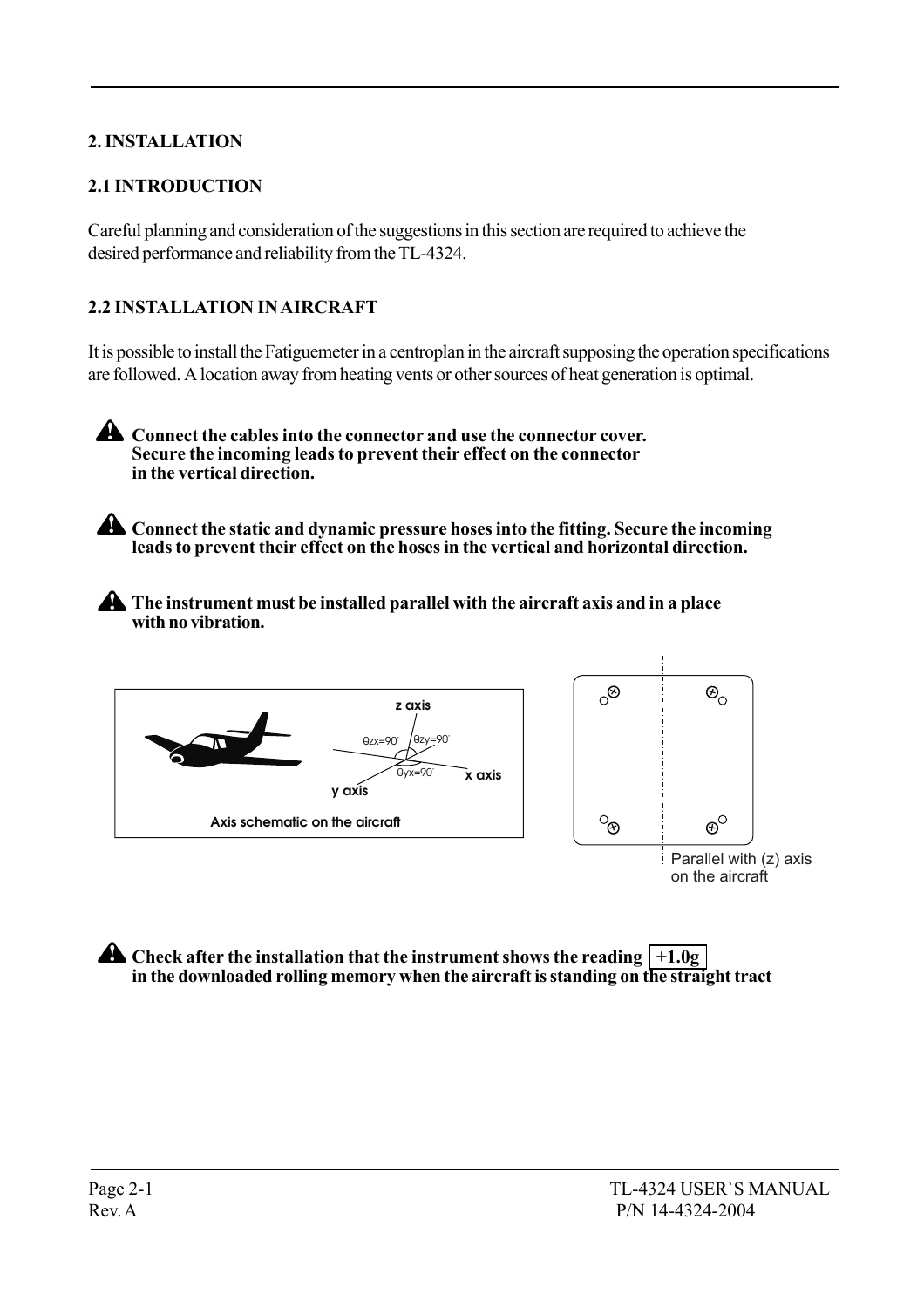

**Mounting Rack Dimension Mounting Rack Dimension**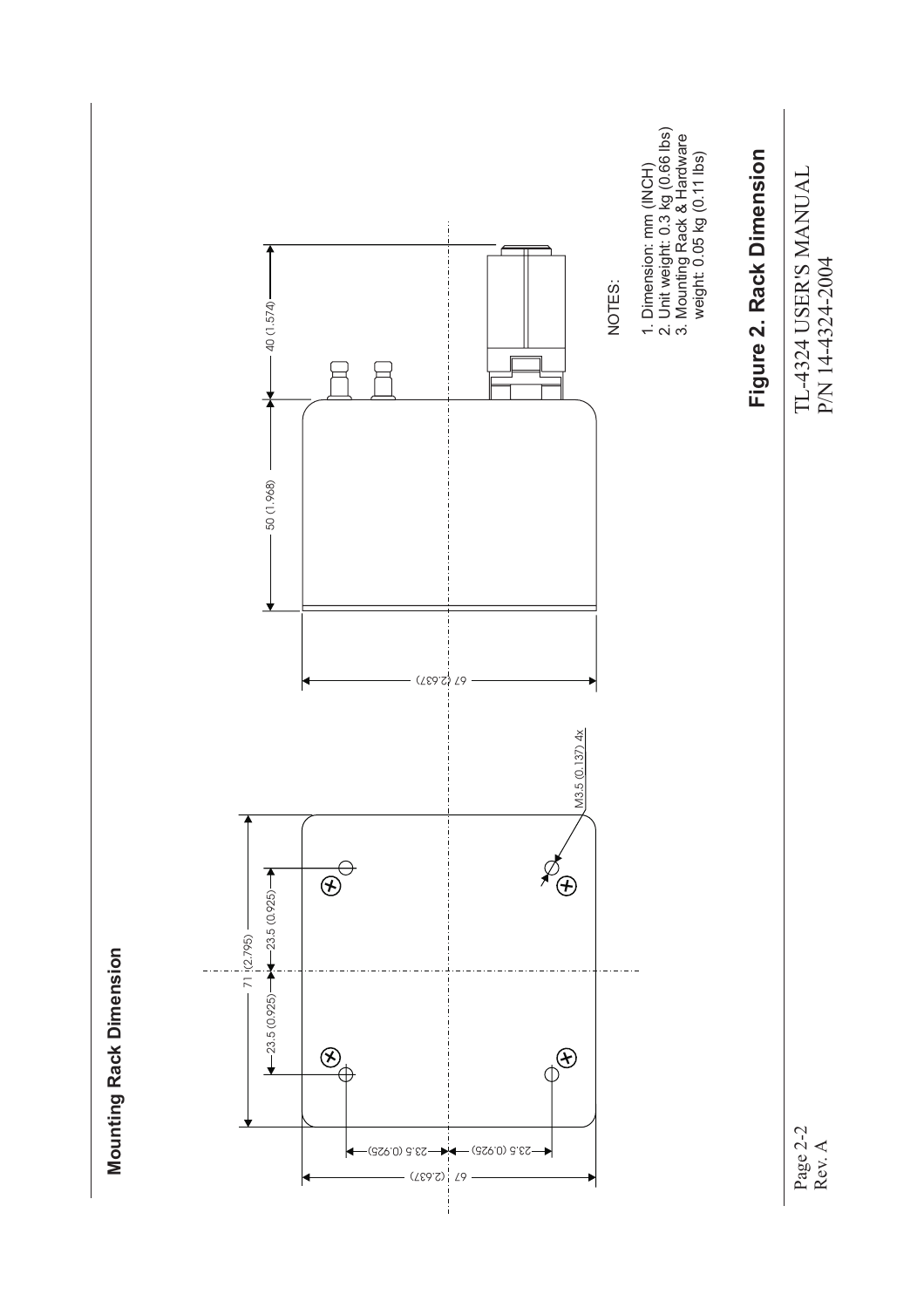### 3.1 PIN FUNCTION LIST

| Pin            | Pin Name                                                 | I/O           |
|----------------|----------------------------------------------------------|---------------|
| 1              | Marker button                                            | In            |
| $\overline{2}$ | <b>Ground for Marker button</b>                          | - -           |
| $\overline{3}$ | External status light                                    | In            |
| $\overline{4}$ | Ground for external status light                         | $\sim$ $\sim$ |
| 5              | Output from landing gear switch (pick-up sensor)         | In            |
| 6              | Ground for landing gear switch (pick-up sensor)          | $\sim$ $\sim$ |
| $\overline{7}$ | Aircraft power                                           | In            |
| 8              | Aircraft ground                                          |               |
| 9              | Power +12 Volts for landing gear switch (pick-up sensor) | Out           |
| 10             | Do not connect!                                          |               |
| 11             | Do not connect!                                          | $ -$          |
| 12             | Do not connect!                                          |               |
| 13             | Do not connect!                                          |               |
| 14             | Do not connect!                                          |               |
| 15             | Alarm deactivation button                                |               |
| 16             | Ground for alarm deactivation button                     |               |
| 17             | Do not connect!                                          |               |
| 18             | Do not connect!                                          |               |
| 19             | iFamily® communication ISCL                              | I/O           |
| 20             | iFamily® communication ISDA                              | $IO$          |
| 21             | Signalization unit                                       | Out           |
| 22             | Ground for PC communication (RS-232)                     | - -           |
| 23             | RXD from PC (RS-232)                                     | In            |
| 24             | TXD to PC $(RS-232)$                                     | Out           |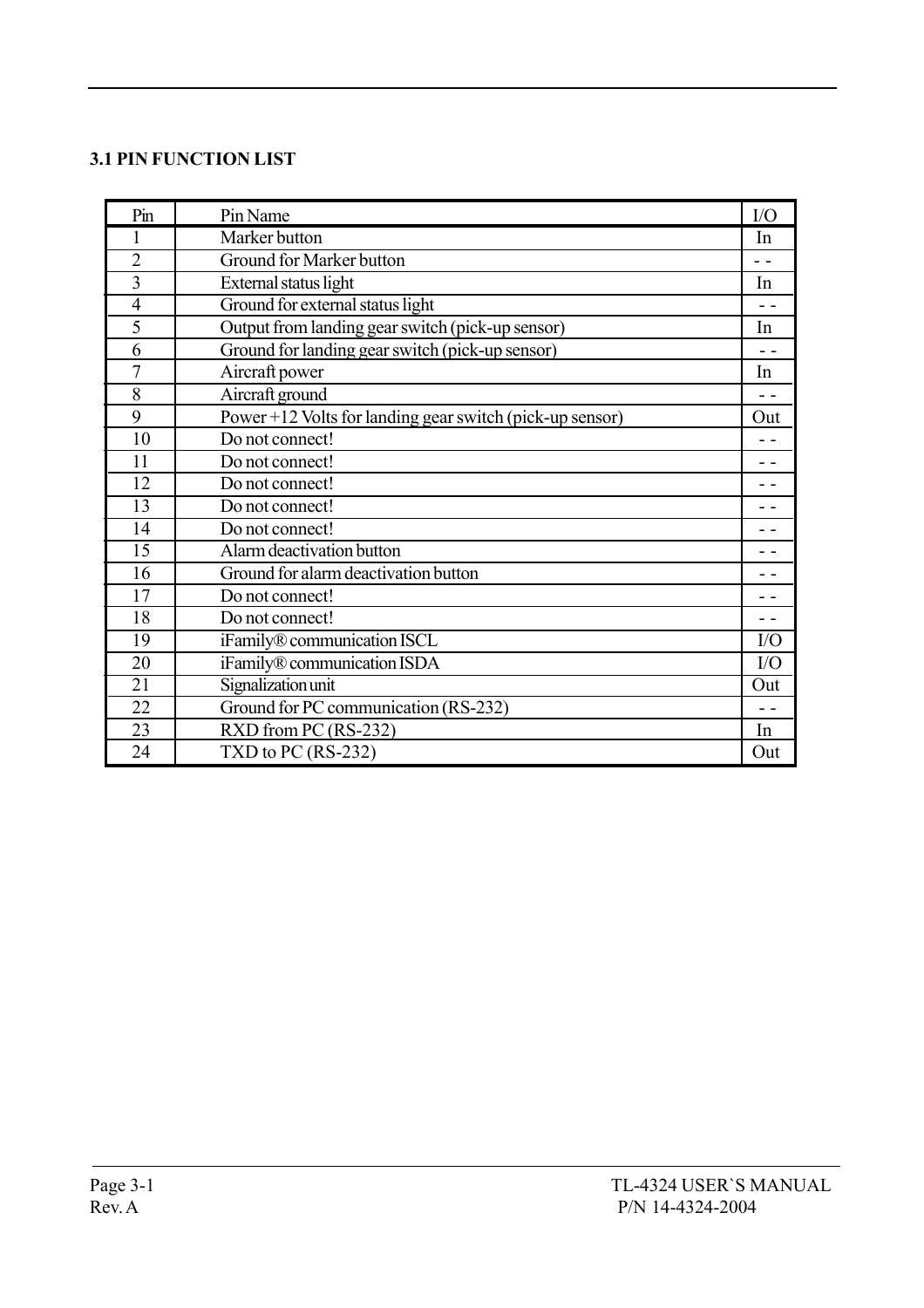

Page 3-2 Rev. A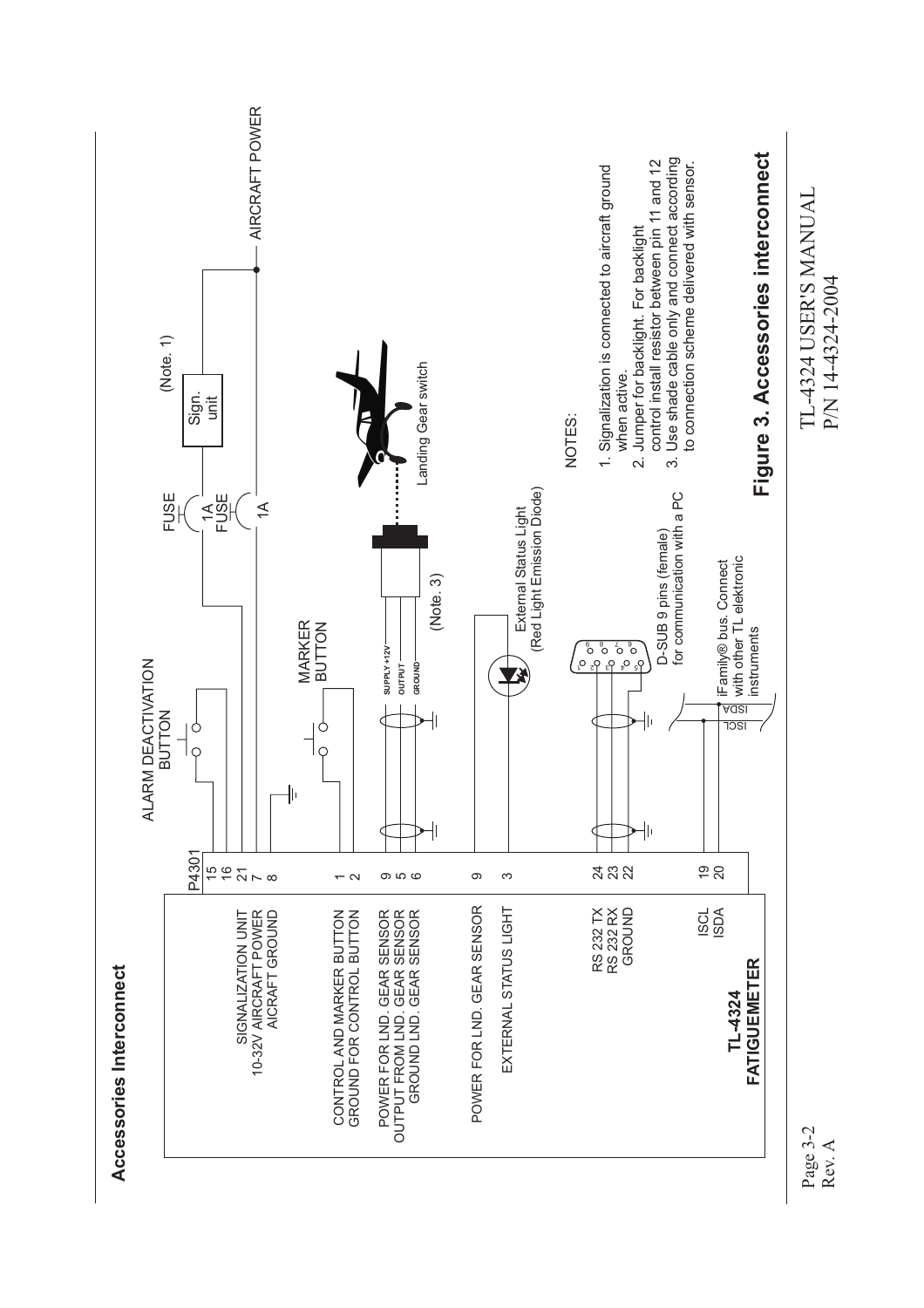Rear view of connector plate and pressure fitting **Rear view of connector plate and pressure fitting**



NOTES:

- 1. Secure the incoming leads to prevent<br>their effect on the connector in the 1. Secure the incoming leads to prevent their effect on the connector in the vertical direction.
- vertical direction.<br>2. Secure all leads of the static or the complete<br>(pitot) pressure. Any leakage or untightness<br>could cause incorrect indications of other<br>instruments. 2. Secure all leads of the static or the complete (pitot) pressure. Any leakage or untightness could cause incorrect indications of other instruments.

Figure 5. Connectors locate **Figure 5. Connectors locate**

TL-4324 USER'S MANUAL

TL-4324 USER'S MANUAL

P/N 14-4324-2004

P/N 14-4324-2004

Page 3-3 Rev. A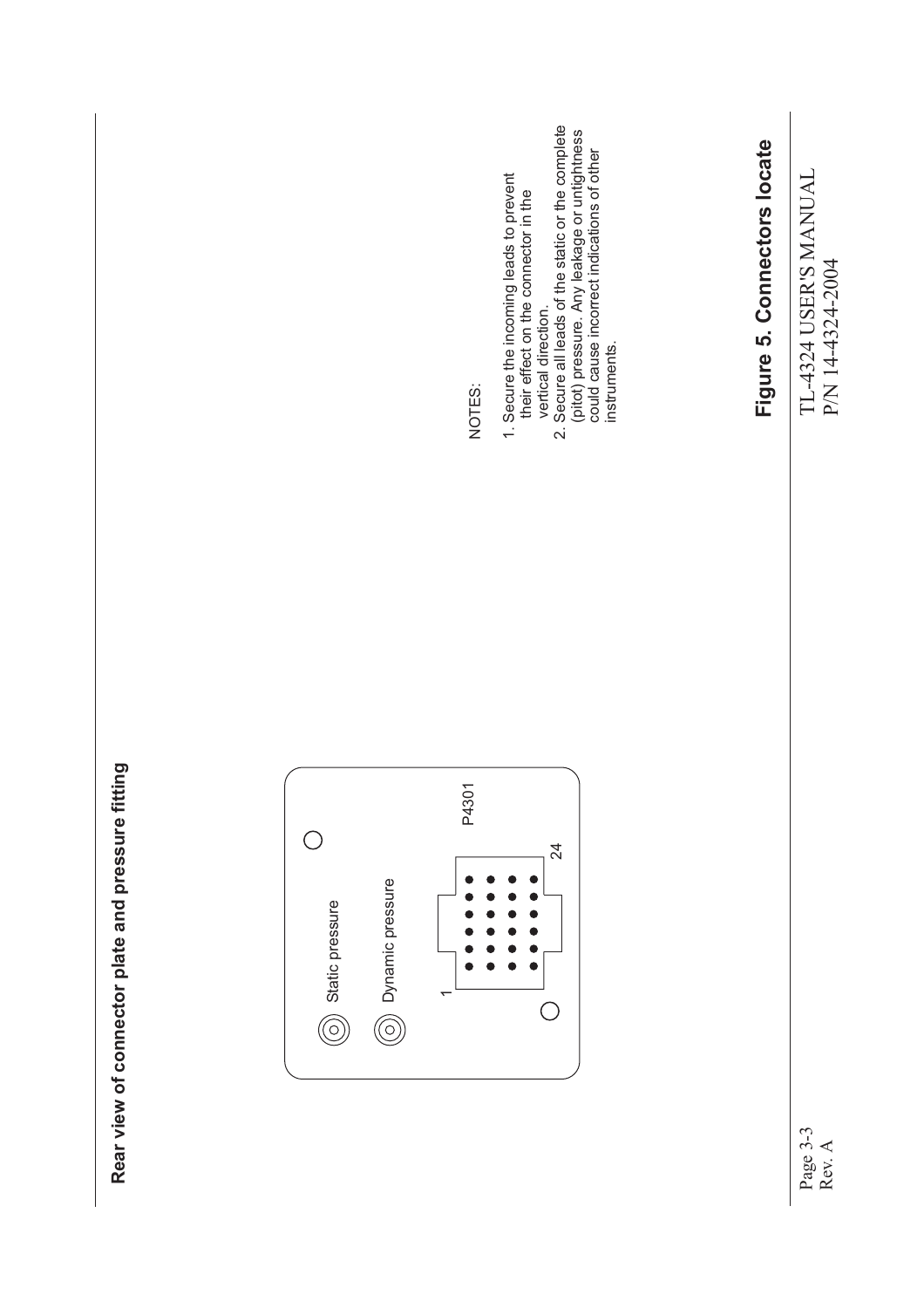## 4. DESCRIPTION

## 4.1 Measured Quantities' Reliability

The Fatiguemeter TL-4324 is designed and tested for long-term autonomous monitoring of an aircraft's operation, i.e. the operational load spectrum. The Fatiguemeter TL-4324 measures the <sub>1,9</sub><sup>\*</sup> acceleration with help of the electro-mechanical component manufactured by the technology IMEMS® with 42 sensors in the chip.

#### To ensure the control of the Fatiguemeter, you should install a control lamp, connected to the output No. 3, into the panel. The control lamp will inform you on the instrument's appropriate functioning. With use of this control lamp, it is also possible to monitor when the instrument starts and stops recording into the memory for distinguishing the flight and ground operation.

### 4.2 Description of Particular Types of Memory

The Fatiguemeter TL-4324 incorporates several types of memory, which enable detailed monitoring of the aircraft's operation and, thus, enable the analysis in case of exceeding the operational acceleration.

| Rolling memory | Recording 30 minutes of the running log with 0,1 second sample rate              |
|----------------|----------------------------------------------------------------------------------|
| Case memory    | 3-minute record of the acceleration history in case of exceeding the set limits  |
| Lines memory   | 60 lines for recording the maximum values in case of exceeding the set limits    |
|                | of the positive or negative acceleration                                         |
| Matrix memory  | Special matrix memory with 7000 cells for the long-term record of the aircraft's |
|                | operational load by the method of the successive extremes, see the versions      |
|                | SPC, SPD, SPP, SPT.                                                              |

#### 5. INSTRUMENT SETUP

#### 5.1 First Instrument Turn-on

All settings are done with help of the program TLcontrol.exe or the website. However, if you want to use the latter, there must be installed the GPRS Communication module TL-5024 in the aircraft.

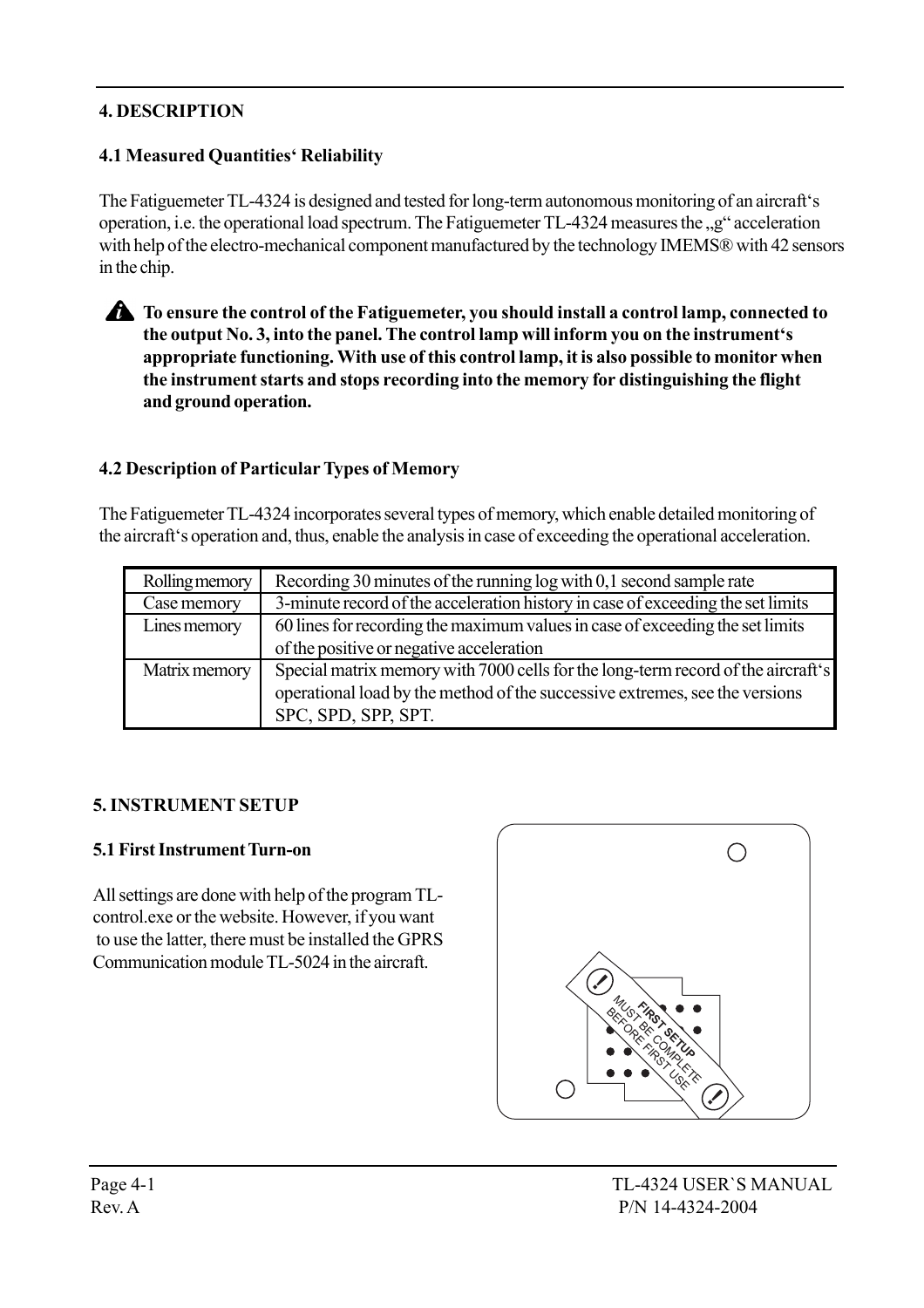### 5.2 Main Set-up Functions' Description

The table of the instrument configuration steps is shown below (Initial - firmware version 1.0).

| $\overline{0}$ | <b>PASSWORD</b>        | Enter your password.                                                              |
|----------------|------------------------|-----------------------------------------------------------------------------------|
|                | <b>WARNING MAX</b>     | Set the warning limit for the maximum acceleration.                               |
| $\overline{2}$ | <b>WARNING MIN</b>     | Set the warning limit for the minimum acceleration.                               |
| $\overline{3}$ | <b>ALARMMAX</b>        | Set the alarm limit for the maximum acceleration.                                 |
| $\overline{4}$ | <b>ALARMMIN</b>        | Set the alarm limit for the minimum acceleration.                                 |
| 5              | <b>AIR SPEED UNIT</b>  | Select your local unit for air speed.                                             |
| 6              | <b>REC. ACTIVATE</b>   | Select the mode for the activation of memory recording.                           |
|                |                        | $AUTO = after power supply, LAND = landing switch,$<br>$SPEED = over air speed$ . |
| $\overline{7}$ | <b>REC. ACT. SPEED</b> | Set the air speed that activates memory recording.                                |
|                |                        | Note that the instrument hysteresis is $\pm$ /-3 km/h.                            |
|                |                        | That means that when 100 km/h has been set, the instrument                        |
|                |                        | starts recording at 103 km/h and stops at 97 km/h.                                |
| 8              | <b>REC. TIMER</b>      | Enable or disable the timer that will show whenever recording                     |
|                |                        | into the memory is required.                                                      |
| 9              | <b>ALARM MODE</b>      | Select the mode for the external signalization. $\text{OFF} =$                    |
|                |                        | signalization disabled. <b>EXCEEDED</b> = signalization when the                  |
|                |                        | $acceleration$ is exceeded + 1 second.                                            |
| 10             | <b>LIGHT MODE</b>      | Select the mode for the light signalization. $\text{OFF} =$ signalization         |
|                |                        | disabled, WHEN RECORDING = light only when                                        |
|                |                        | recording acceleration into the memory, WHEN ALARM =                              |
|                |                        | light only when acceleration is exceeded.                                         |
| 11             | <b>VOICE WARNING</b>   | Enable or disable voice warning into your headphones.                             |
|                |                        | (Only with use of our Intercom TL-2424 or Voice Module)                           |
| 12             | <b>DELETE MEMORY</b>   | Delete the long-term minimum and maximum acceleration.                            |



All information on this page is subject to change without prior notice. Download the latest version of the manual from www.tl-elektronic.com and compare with you version of firmware.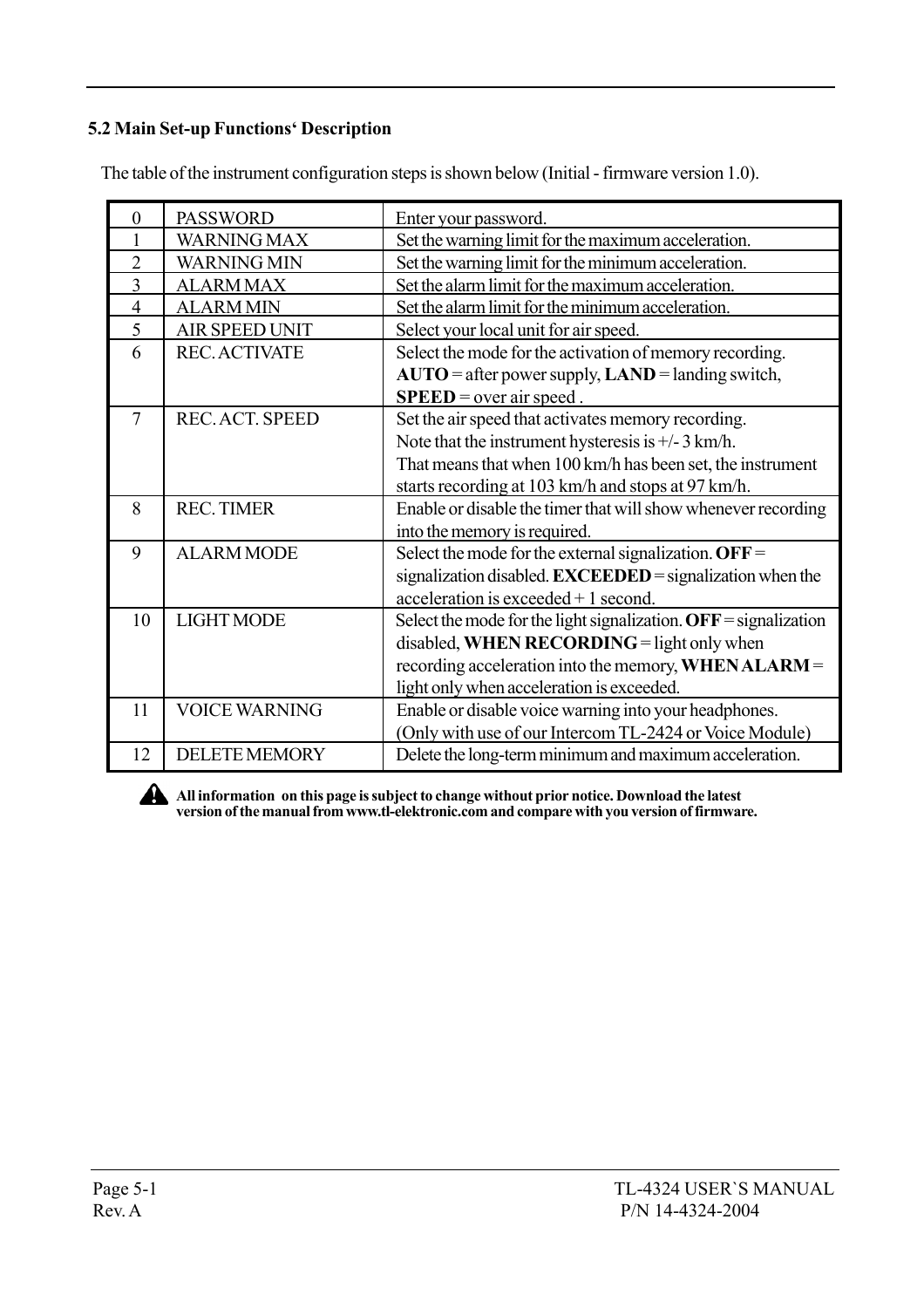## 5.3 How to Select Warning and Alarm Limits of Acceleration

The maximum and minimum limit values can be set at two levels via PC in the TL Control program. The Warning" message informs about the first level exceeding, the "Alarm" message informs about exceeding the second limit and activates recording into the SchecKÆ drawer. You can download all exceeded values from the instrument and analyze them on your PC.

Before setting the maximum and minimum limits, check the limits of these values in the aircraft operation manual. Set the limits stated in the aircraft operation manual into the Alarm menu. The Warning limits should be lower, so that the aircraft is operated safely.

The Warning limits activate signalization informing you that the set acceleration limits have been exceeded. The Alarm limits activate signalization and , in addition, the memory recording of the exceeded value, and also informs the pilot before the next flight that the set aircraft manufacturer's safety limits have been exceeded.

If the memory recording is de-activated, only the Warning limit signalization is active and no data are recorded into the SchecK® memory.

## 5.4 How to Control Recording into Memory

The memory recording can be activated or deactivated. The reason for such control is to separate the ground and the in-flight acceleration measurement. The user can decide upon the automatic, landing gear or other sensor (recording is done only during the flight) record activation.

## 5.5 Speed for Activation of Recording into Memory

Set the air speed value via PC in the TL Control program, at which you want the memory recording to be activated. This air speed activation is shown only if you have selected "SPEED" in the REC. ACTIVATION menu.



A Note that the instrument hysteresis is  $+/-3$  km/h. That means that if the air speed of 100 km/h is set, the instrument starts recording at 103 km/h and stops at 97 km/h.

## 5.6 Recording with Timer

If you, for any reason, require the deactivation of recording after a certain period of time, tick, TIMER ENABLE" in the program and set the time required. After the time lapse from the moment of recording activation, recording is deactivated.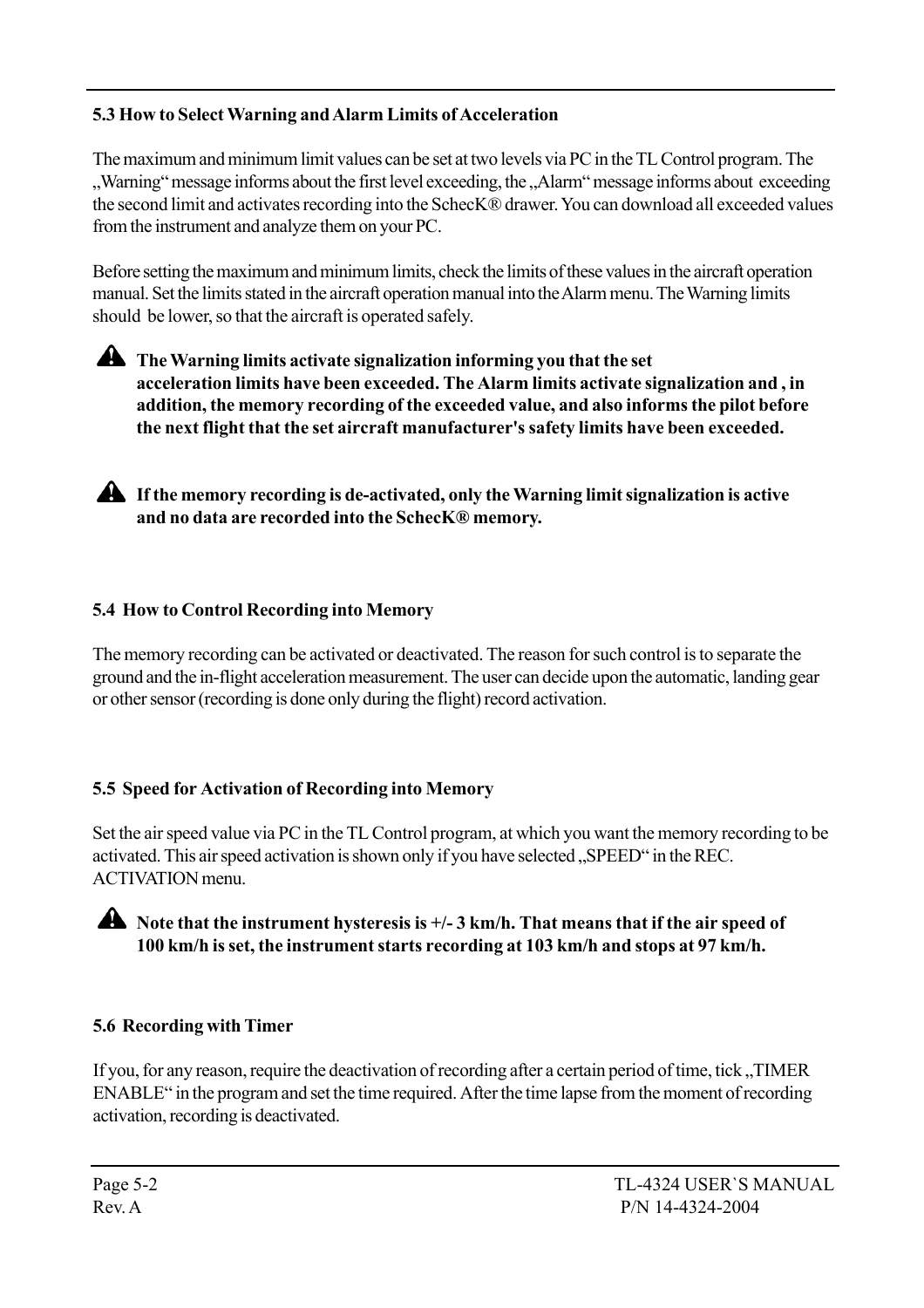## 5.7 External Signalization Unit

The input no. 21 can be used for connecting a signalization unit that will inform you on exceeding the set limit value. You can decide on either an acoustic or visual (light) warning. Select "OFF" if you do not want to be informed on limit exceeding.



#### 5.8 Light Signalization

The input no. 3 can be used for connecting the signalization light (Led Emission Diode) that will inform you on exceeding the set limit value, or it can also inform you on other processes, e.g. activation/deactivation of the memory recording.

#### 5.9 How to Set Analysis Filter

In the TL Control program, enter the value of the Analysis filter  $x$  0.1 for neglecting the  $,g<sup>0</sup>$  cycles lower than the set filter value. If you set the value 0.1g, it is the same as if the filter was off.

For neglecting the undesireable "g" cycles, e.g. due to vibrations in the construction or the vibrations in the engine, it is recommended to set the filter for at least 0.3g.

#### 5.10 Delete Scheck Memory of Acceleration

The Rolling, Case, Lines or Fatigue memory can be deleted by ticking the particular field and pressing the button "Delete".

#### 5.11 iFamily<sup>®</sup> and Other Connecting Devices

As the first of aircraft instruments, The TL-4324 enables you the connection with other instruments of the TL elektronic family in order to gain simultaneous recording of the measured values, the mass PC download of all connected instruments etc. via one cable.

If some other instruments or the GPS are connected to the reserved inputs, the connected instruments will show in the left column of the TL Control program. It also enables checking the connected instruments and devices.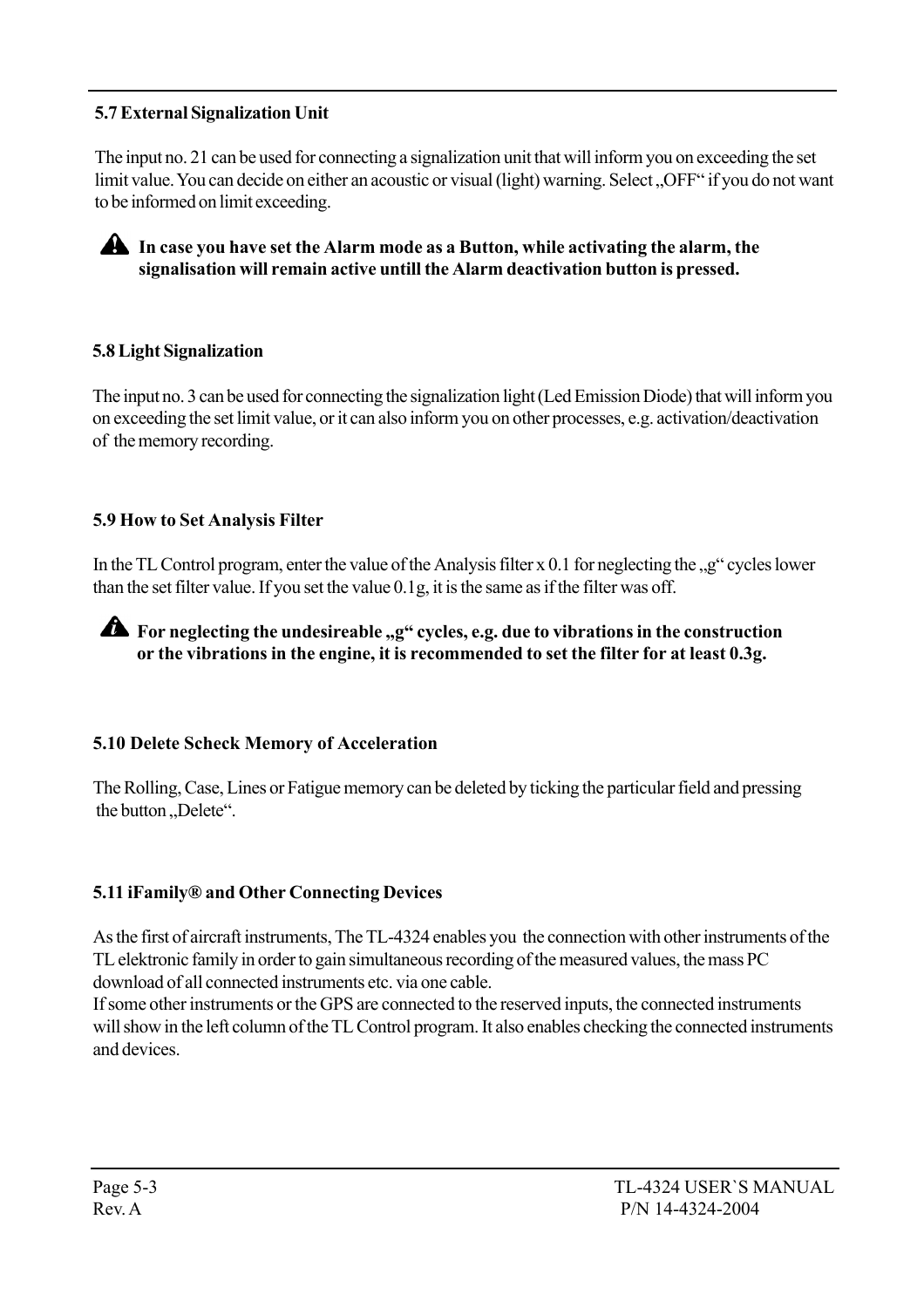## 6. OPERATIONAL MANUAL

## 6.1 After-installation Check

After the installation, check the correctness of all connected inputs and turn the instrument on. After turning the instrument on, both the signalization unit (input no. 21) and the light signalization (input no. 3) will light up for 1 second, which indicates that the internal check has been performed and the instrument is ready for measuring.

Before operating the instrument, place the aircraft into the flight position and activate the recording for a short period of time. After that, download the data via the TL Control program and check in the Rolling memory that the measured acceleration equals 1.0g.

### 6.2 Error Messages

After turning the instrument on, the instrument will check both the hardware and the software (e.g. the acceleration sensor or the memory for storing the measured values). In case an error occurs, the error will be signalized by the Light signalization (output no. 3)

| <b>Blinking Frequency</b> | Number   | <b>Error Description</b>                                                                      |
|---------------------------|----------|-----------------------------------------------------------------------------------------------|
|                           | 2x       | Integrity error of the internal configuration memory                                          |
|                           | 3x       | Integrity error of the external configuration memory                                          |
|                           | 4x       | Integrity error of the SchecK® memory                                                         |
|                           | 5x       | Error of the acceleration sensor                                                              |
|                           | 6x       | Error of the external memory                                                                  |
|                           | 7x       | Error of the matrix memory                                                                    |
|                           | 8x       | Integrity error of the Matrix memory                                                          |
|                           | blinking | Continuous   Bootloader mode, the instrument is ready for<br>downloading of the new firmaware |

## 6.3 Marker External Button

If the user needs to mark a certain part of the flight, then e.g. the number  $\lambda$ <sup>1</sup> would indicate the beginning of recording. This value will always rise up by 1 if recording is activated and the Control/Marker Button is pressed again.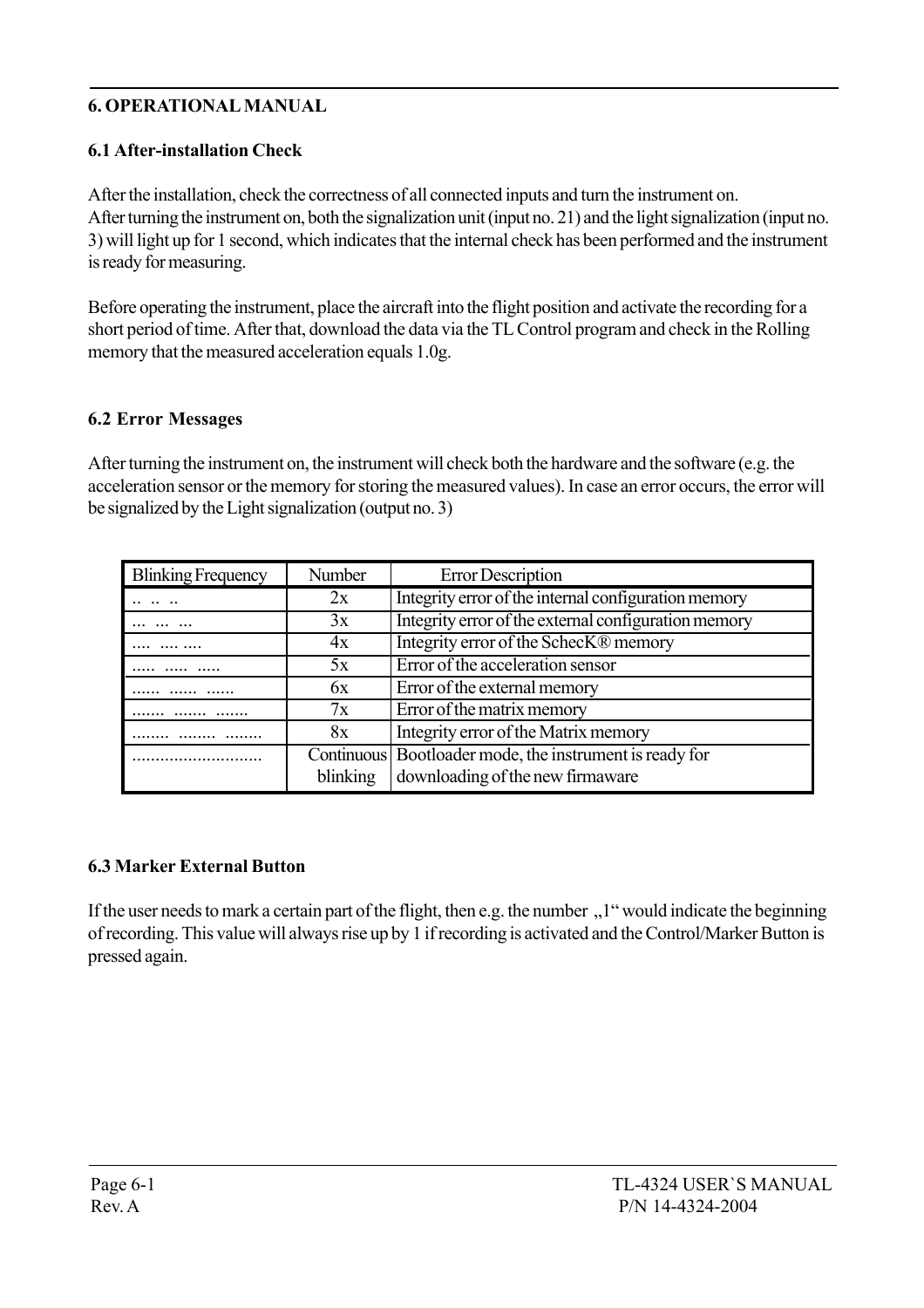## 7.1 SchecKÆ memory description

The TL-4324 includes a 20,000 lines long-term memory and SchecK memory for storing of measured values in the 0.1 to 60 second sample rate. The measured data you can be downloaded via a standard PC serial cable RS-232 into a Laptop or Personal Computer.



Cases 1 to 20 include 900 lines of exceeded limit values and engine hours when the values were exceeded.



In this version it is possible to read last 20 exceeded records at total operational time.